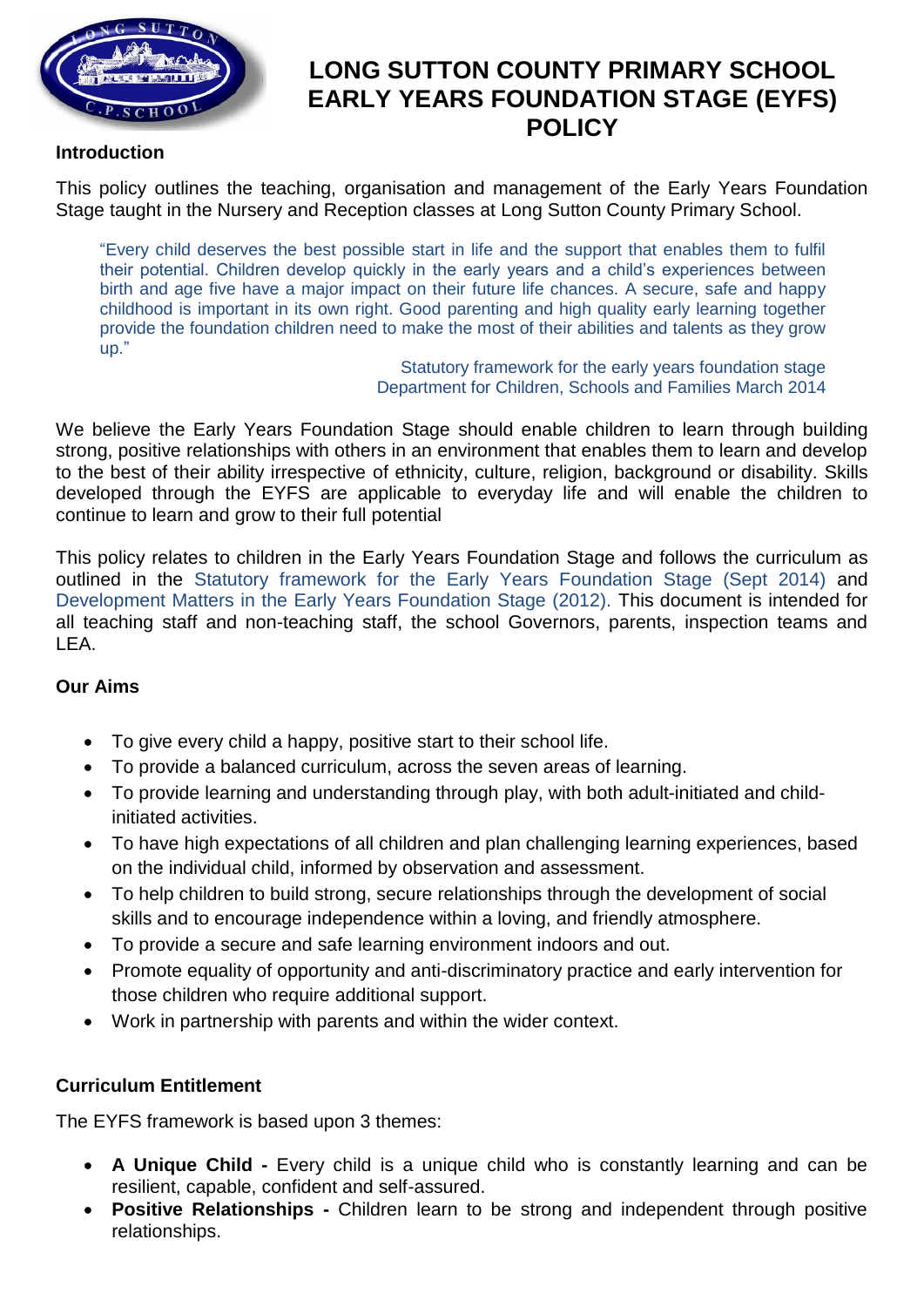• **Enabling Environment -** Children learn and develop well in enabling environments, in which their experiences respond to their individual needs and there is a strong partnership between practitioners and parents and carers.

These three themes combine to create seven areas of learning and development. All seven areas are seen as important and interconnected but three areas are seen as particularly crucial for igniting children's curiosity and enthusiasm for learning and are called the prime areas.

The prime areas are;

- **Communication and Language**  Listening and Attention, Understanding and Speaking
- **Physical Development**  Moving and Handling and Self care
- **Personal, Social and Emotional Development**  Making relationships, Managing feelings and behaviour and Self-confidence and Self-awareness

The specific areas of learning develop essential skills and knowledge for children to participate successfully in society.

The specific areas are;

- **Literacy**  Reading and Writing
- **Mathematics**  Numbers and Space, Shape and Measures
- **Understanding the World** People and communities, The world and Technology
- **Expressive Arts and Design**  Exploring and using media and materials and Being Imaginative

The EYFS Framework also includes the characteristics of effective teaching and learning. We plan activities within the Nursery and Reception classrooms with these in mind. They highlight the importance of a child's attitude to learning and their ability to play, explore and think critically about the world around them.

The three characteristics are;

- **Playing and Exploring**  children investigate and experience things, and 'have a go'
- **Active Learning**  children concentrate and keep on trying if they encounter difficulties, and enjoy achievements
- **Creating and Thinking Critically**  children have and develop their own ideas, make links between ideas, and develop strategies for doing things.

We believe children learn best from activities and experience that interest and inspire them. Using the children's interests as a starting point, we provide them with stimulating, active play experiences in which they can explore and develop their understanding of the seven areas of learning and development. Children have opportunities, through their play to think creatively and critically alongside other children as well as on their own. They are able to practise skills, build upon and revisit prior learning and work at their own level and pace. The children learn to adapt, negotiate, communicate, discuss, investigate and ask questions. Adults take an active role in child initiated play through observing, modelling, facilitating and extending the children's play.

We plan and create a balance of adult-led and child-initiated activities across the day with opportunities for interactions between the adult and child. This allows the adult to challenge and extend the understanding and therefore guide new learning. The adult's role is to continually model, demonstrate and question what the child is doing. In some cases the adult will ask a child to come and complete a task or game with them; at other times they will participate in a child's game, extending it where possible.

Each day follow a visual timetable with set routines in place and this allows time each day for the children come together and be taught in the more traditional sense, gathered together on the carpet as a class. At these times we focus on our topic work, maths, literacy, phonics, and stories.